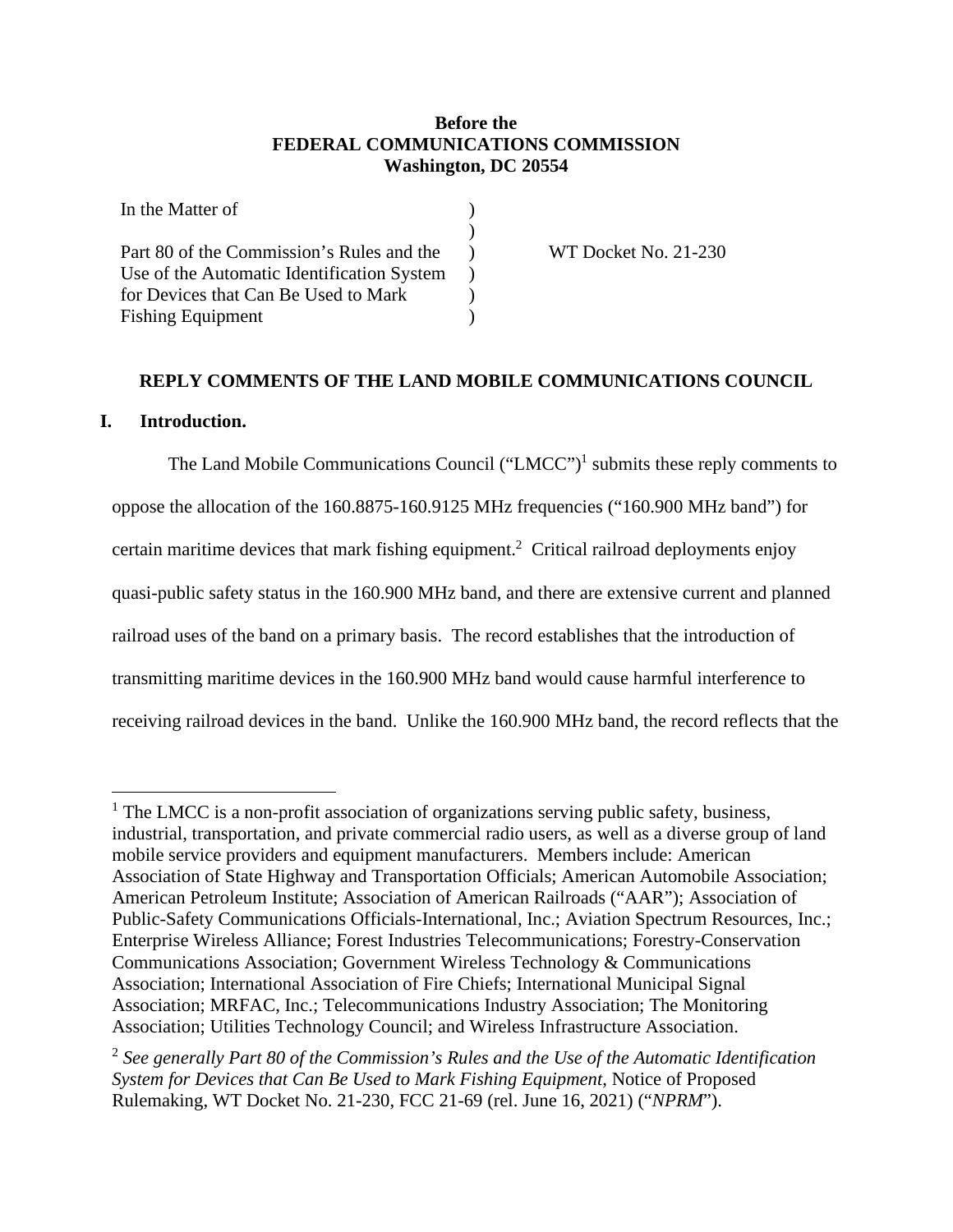161.975 MHz ("AIS 1"), 162.025 MHz ("AIS 2"), and/or 1900-2000 kHz bands could suffice for devices marking fishing equipment.

## **II. The 160.900 MHz Band is Inappropriate for Hosting New Devices Marking Fishing Equipment Because of the Harmful Interference Potential to Existing and Future Railroad and Public Safety Deployments.**

The *NPRM* asks what frequency bands could support devices that mark fishing equipment, including "those attached to vessels during fishing activities, such as long-lines, trawl nets or drift nets, and those deployed for later retrieval, such as fixed fishing nets, pots, traps or other fishing equipment."<sup>3</sup> The 160.900 MHz band is not a viable option for these devices. The railroads and some public safety entities<sup>4</sup> have ongoing and safety-related use of this spectrum, and AAR has demonstrated the harmful interference potential that railroad devices would experience if co-frequency maritime devices enter the band.<sup>5</sup>

Critical railroad deployments have primary status in the band.<sup>6</sup> At least "[f]ive hundred seventy-six (576) of the<sup>[]</sup> 630 licenses [in the 160.900 MHz band] are held by railroad entities," which use the spectrum "for critical voice and data operations, including centralized traffic control operations, crossing services, and other safety-related communications."<sup>8</sup> And this tally will only continue increasing. Railroad entities "are actively seeking new authorizations in the band for future applications requiring higher data-transmit rates," among other things.<sup>9</sup>

9 *Id.* at 3.

<sup>3</sup> *NPRM* ¶ 10. *See also NPRM* ¶¶ 8-9.

<sup>&</sup>lt;sup>4</sup> At least three public safety licensees operate near the 160.900 MHz band. *See NPRM* ¶ 18-19.

<sup>5</sup> *See generally* Comments of Association of American Railroads, WT Docket No. 21-230 (filed Aug. 6, 2021) ("AAR Comments").

<sup>6</sup> *See id.* at 1 and n.2.

<sup>7</sup> *Id.* at 3.

<sup>8</sup> *Id.* at 1.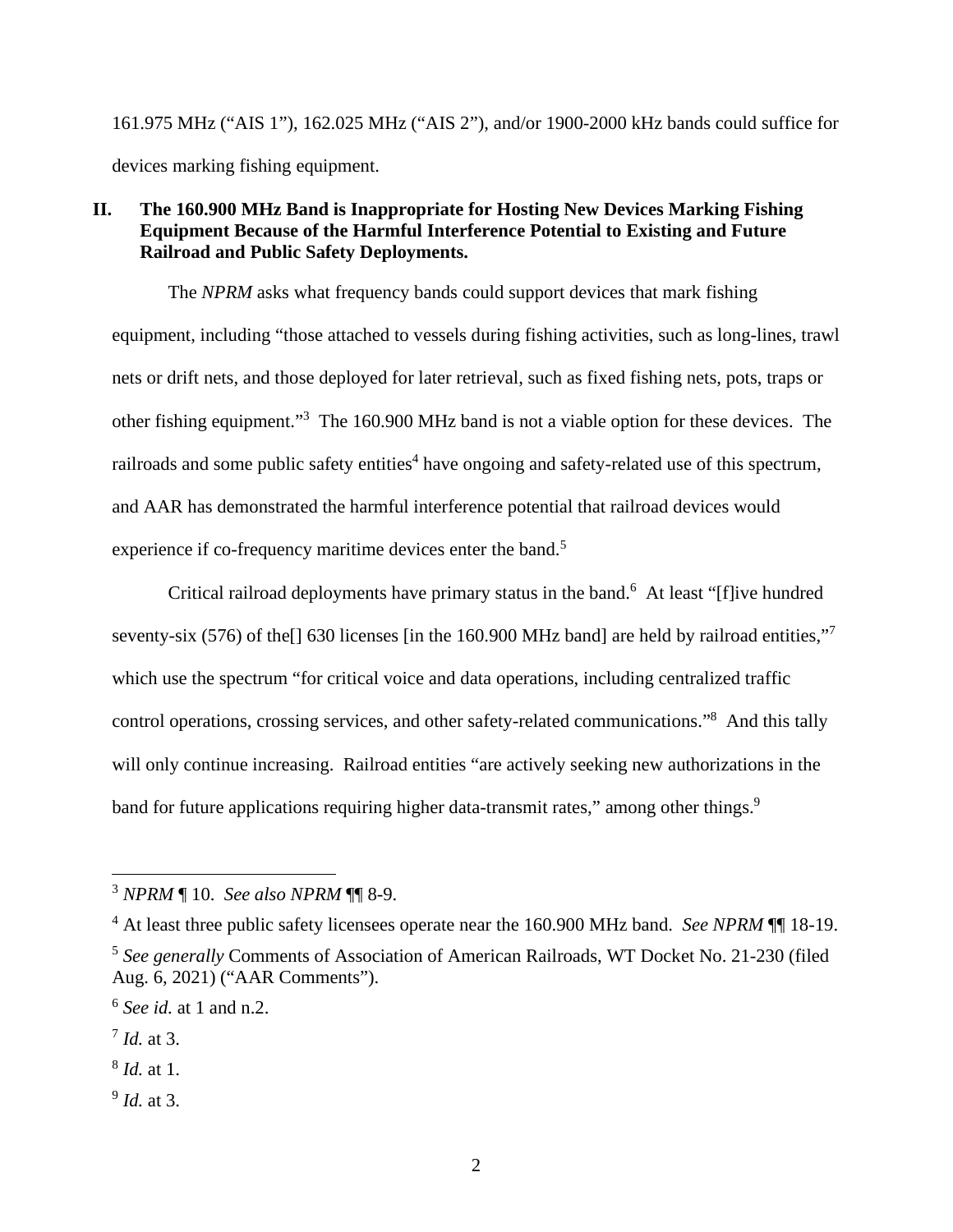AAR has established that inviting fishing equipment markers in the 160.900 MHz band would cause harmful interference to critical co-frequency railroad and public safety communications operations in the United States and Canada.<sup>10</sup> *First*, the technical analysis is telling.<sup>11</sup> In one scenario, at only 26 kilometers separation between a railroad receiver and maritime transmitter, railroad radios receiving on 160.905 MHz experience significant desensitization and railroad radios receiving on 160.890 MHz encounter damaging desensitization.<sup>12</sup>

*Second*, exacerbating this harmful interference potential is surface ducting. This natural phenomenon, a common occurrence in calm seas, "can cause interference over water and in flat coastal land areas[] and can give rise to high signal levels over long distances (more than 500 km over the sea)."<sup>13</sup> Because freight railroad tracks often run alongside oceans, rivers, lakes, and other waterways,<sup>14</sup> surface ducting may magnify and carry service-degrading signals from nearby transmitting maritime devices over bodies of water into receiving railroad receivers.

Relocating and reprogramming railroad devices is not practicable. Many railroads still employ older radios lacking advanced filtering capabilities.<sup>15</sup> Mandating any radio or frequency swap would not only be "prohibitively expensive" but also would be disruptive to "a

<sup>10</sup> *See id.* at 2-10.

<sup>11</sup> *See id.* at 7-9.

<sup>12</sup> *See id.* at 8.

<sup>&</sup>lt;sup>13</sup> *Id.* at n.13 (citing Recommendation ITU-R P.452-16, Prediction procedure for the evaluation of interference between stations on the surface of the Earth at frequencies above about 0.1 GHz, at 3 (July 2015)).

<sup>14</sup> *See id.* at 4.

<sup>15</sup> *See id.* at 9.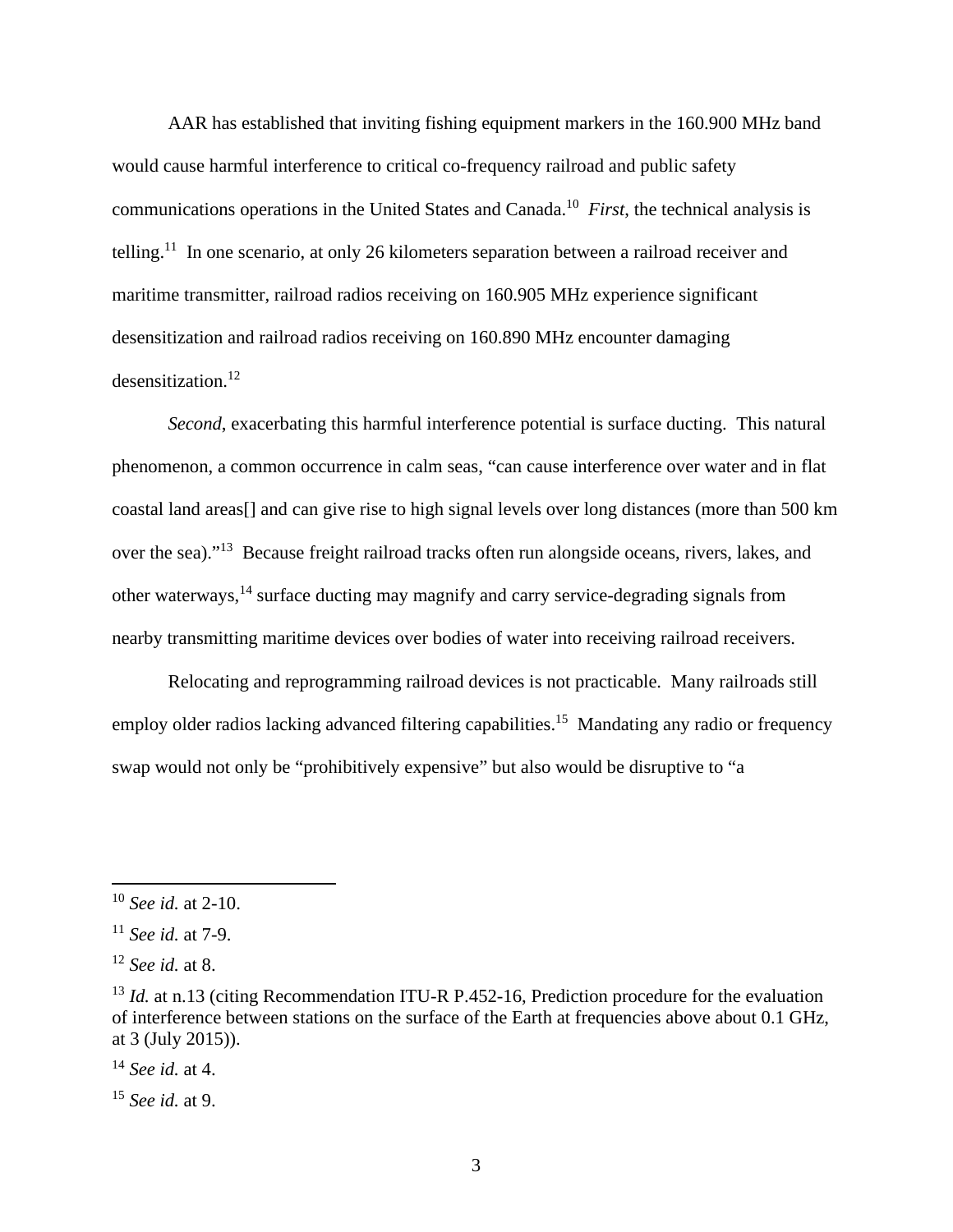longstanding regulatory framework that delivers certainty and the necessary protection to primary users of [a] band."<sup>16</sup>

# **III. The AIS 1, AIS 2, and 1900-2000 kHz Bands Could Be Suitable Options for New Devices Marking Fishing Equipment.**

Fishing industry representatives expressed virtually no interest in the 160.900 MHz band. Instead, they overwhelmingly advocated for expanding the AIS 1 and AIS 2 band allocations to include devices marking fishing equipment.<sup>17</sup> Doing so, they explain, would not only increase maritime safety<sup>18</sup> but also help vessels of all sizes circumvent potentially hazardous fishing equipment and large marine animals entangled in vertical lines.<sup>19</sup> In addition, the fishing industry commenters note that the allocation expansion would not disturb or congest existing AIS 1 and AIS 2 channels because fishing equipment deployments occur in low densities.<sup>20</sup>

<sup>18</sup> Most maritime vessels already monitor the AIS 1 and AIS 2 safety bands, not the 160.900 MHz band, for navigation safety and domain awareness. *See* ARCC Comments at 4-5; *see also* SHPA Comments at 1 ("The FCC notice of proposed rulemaking suggested that the fishing fleet might use an alternate spectrum signal that only fishing vessels setting gear can see. This option would negate the most important aspect of using AIS markers, which is to allow vessels to know where fishing gear is set so it can be avoided.").

<sup>19</sup> *See* ARCC Comments at 4-5.

<sup>16</sup> *Id.* at 9-10.

<sup>&</sup>lt;sup>17</sup> *See, e.g.*, Comments of Sablefish and Halibut Pot Association, WT Docket No. 21-230, at 1 (filed July 15, 2021) ("SHPA Comments"); Comments of Fishing Vessel Owners' Association, WT Docket No. 21-230, at 1-2 (filed June 29, 2021); Comments of Pacific Fishery Management Council, WT Docket No. 21-230, at 1-2 (filed July 14, 2021); Comments of Michael Offerman, WT Docket No. 21-230, at 1 (filed July 7, 2021); Comments of Alaska Longline Fishermen's Association, WT Docket No. 21-230, at 1-2 (filed July 4, 2021) ("ALFA Comments"); Comments of Southeast Alaska Fishermen's Alliance, WT Docket No. 21-230, at 1 (filed July 10, 2021); Comments of the Atlantic Red Crab Company, LLC, WT Docket No. 21-230, at 1 (filed Aug. 6, 2021) ("ARCC Comments").

<sup>20</sup> *See* ALFA Comments at 1.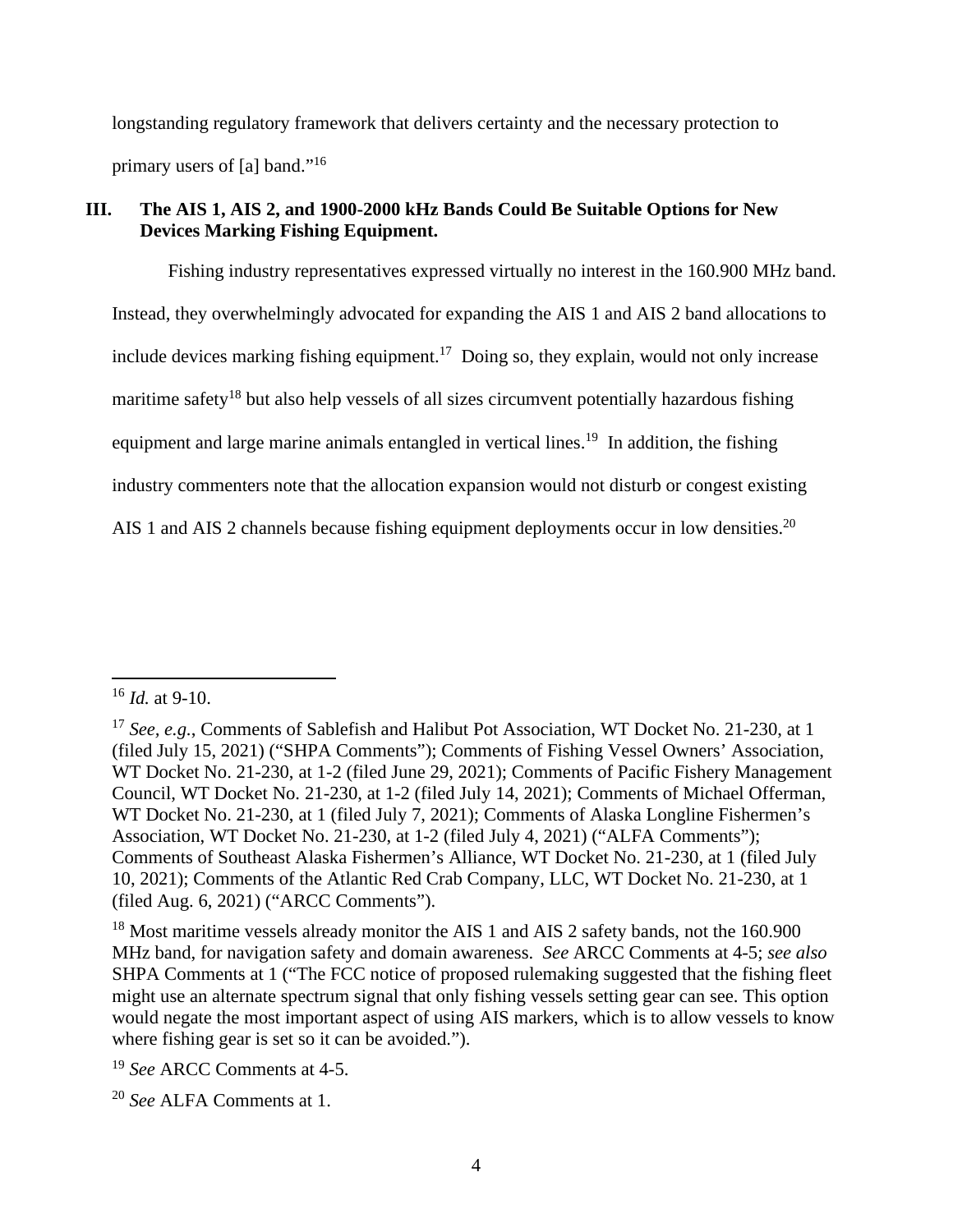Another feasible frequency option exists. Radio buoys for commercial fishing operations already use the 1900-2000 kHz band on a primary basis on the open sea and the Great Lakes.<sup>21</sup> As AAR explained, the 1900-2000 kHz band offers greater technical flexibility than the 160.900 MHz band.<sup>22</sup> For example, the 1900-2000 kHz band supports higher permissible power levels, higher antenna height above sea level, and better spectrum-use priority than the 160.900 MHz band.<sup>23</sup> Because of the existing, similar maritime uses of the 1900-2000 kHz band and the need to protect existing services in the 160.900 MHz band, the 1900-2000 MHz band is a more appropriate option for new fishing equipment markers.

<sup>21</sup> *See NPRM* ¶ 11.

<sup>22</sup> *See generally* AAR Comments at 11-12.

<sup>&</sup>lt;sup>23</sup> See AAR Comments at 11-12 ("In the 1900-2000 kHz band, 'the output power is limited to 8 watts and the station antenna height is limited to 4.6 meters above sea level for a buoy station, or 6 meters above the mast of the ship for ship installations,' and operations may occur on a primary basis. In the 160.900 MHz band, however, . . . [t]he ITU-established output power is limited to 100 milliwatts; antenna height may not exceed 1 meter above sea level; and operations may occur only on a secondary basis, which is necessary to protect existing services for public safety and critical railroad operations.").